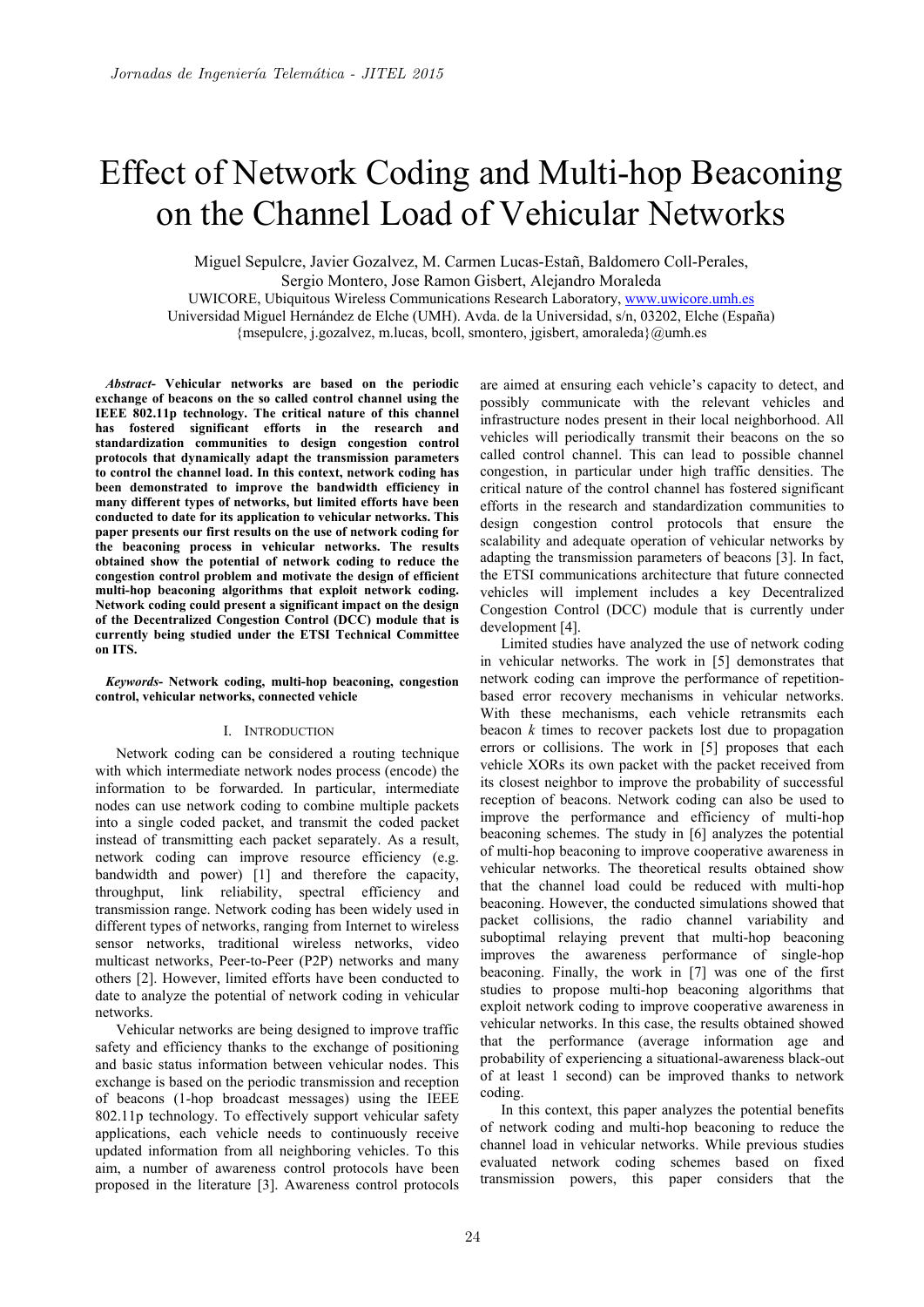transmission power is adapted to satisfy the application requirements. The first results obtained in this paper show that multi-hop beaconing with network coding could reduce the channel load experienced, which would be important to mitigate the congestion control problem of vehicular networks.

### II. BEACONING STRATEGIES

To evaluate the potential of network coding and multihop beaconing in vehicular networks, the beaconing strategies depicted in Fig. 1 have been studied. In all of them, all vehicles periodically transmit beacons to support cooperative active safety applications. The applications require that such beacons are successfully received by all vehicles within certain communication range (*CR*) with certain probability (*papp*). For example, an application could require that 10 beacons per second are received at a certain communication range  $(CR)$  with  $p_{app}$ =0.99 probability. Both *CR* and  $p_{amp}$  are application requirements that depend on the vehicular context. Such requirements can be satisfied with a single-hop (SH) or a multi-hop (MH) strategy. With the multi-hop strategy, each vehicle forwards other vehicles' beacons. For simplicity and based on previous studies [6], only two hops have been considered in this study for the multi-hop beaconing strategies.

With a single-hop beaconing strategy (Fig. 1a), vehicles periodically transmit their beacons using the transmission power needed to reach *CR* with probability *papp*. The transmission power for single-hop transmissions  $(P_t^{\text{SH}})$  needs to be configured so that the Packet Delivery Ratio (PDR) at a distance equal to  $CR$  is  $p_{app}$ .

$$
p_{app} = PDR(P_t^{SH}, CR) \tag{1}
$$

With a multi-hop beaconing strategy (Fig. 1b), vehicles do not only transmit their own beacons, but also forward beacons transmitted by other vehicles. Since all beacons are forwarded by intermediate vehicles, they can be transmitted with lower transmission power levels to reach the target communication range with the desired probability *papp*. Following the illustration in Fig. 1b, a beacon will be successfully received by vehicle C if either the direct transmission from vehicle A to vehicle C is successful, or if vehicle B successfully receives such transmission from vehicle A and successfully forwards it to vehicle C. While different forwarding strategies are possible, we consider for our analysis that beacons are always forwarded by vehicles located at *CR*/2 distance from the initial transmitter. As a result, the transmission power for multi-hop strategies  $(P_t^{MH})$ needs to satisfy the following equation to satisfy the application requirements:

$$
p_{_{app}} = 1 - (1 - PDR(P_t^{_{MH}}, CR)) \cdot (1 - PDR(P_t^{_{MH}}, CR / 2)^2) \tag{2}
$$

Ec. (2) considers independent transmissions. With the multihop beaconing strategy, the transmission power can be reduced to satisfy Ec. (2), but the number of transmissions per vehicle increases. In fact, in a scenario with vehicles uniformly distributed, the average number of packets transmitted per second per vehicle would be 3 times the beacon transmission frequency, because each vehicle would have to forward at least the beacons received from two of its

neighbors (e.g. vehicle B in Fig. 1b would transmit its own beacons plus the beacons received from A and C).

With a multi-hop beaconing strategy combined with network coding (Fig. 1c), beacons can be transmitted with the transmission power that satisfies Ec. (2). However, the beacons forwarded by each vehicle are a combination (XOR operation) of two previously received beacons. In the example shown in Fig. 1c, vehicle B transmits *beacon A+C*, which is the XOR operation of *beacon A* and *beacon C*. Vehicle C can retrieve *beacon A* from *beacon A+C* because it knows *beacon C*. In a scenario with vehicles uniformly distributed, the number of packets to be transmitted per second per vehicle would be 2 times the beacon transmission frequency, because the two beacons to be forwarded are combined with network coding before transmission.

To avoid limiting this study to a specific forwarding strategy (with or without network coding), we will consider a network of vehicles uniformly distributed. Each vehicle will configure its transmission power to achieve the target packet reception probability  $p_{app}$  following Ec. (1) or (2). For the analysis of multi-hop beaconing (with and without network coding), vehicles will forward all beacons received from vehicles located at *CR*/2. While more complex situations are obviously possible (e.g. vehicles do not need to be located at *CR*/2 meters), this simplification allows this study to be independent of specific forwarding algorithms, and to quantify in a simple but effective way the potential of network coding and multi-hop beaconing. The fundamental question to be solved is whether a vehicle transmitting a high number of beacons at low power is more efficient than a vehicle transmitting a lower number of beacons, but with higher power. To fairly compare all approaches, all of them need to be configured to satisfy the application requirements.

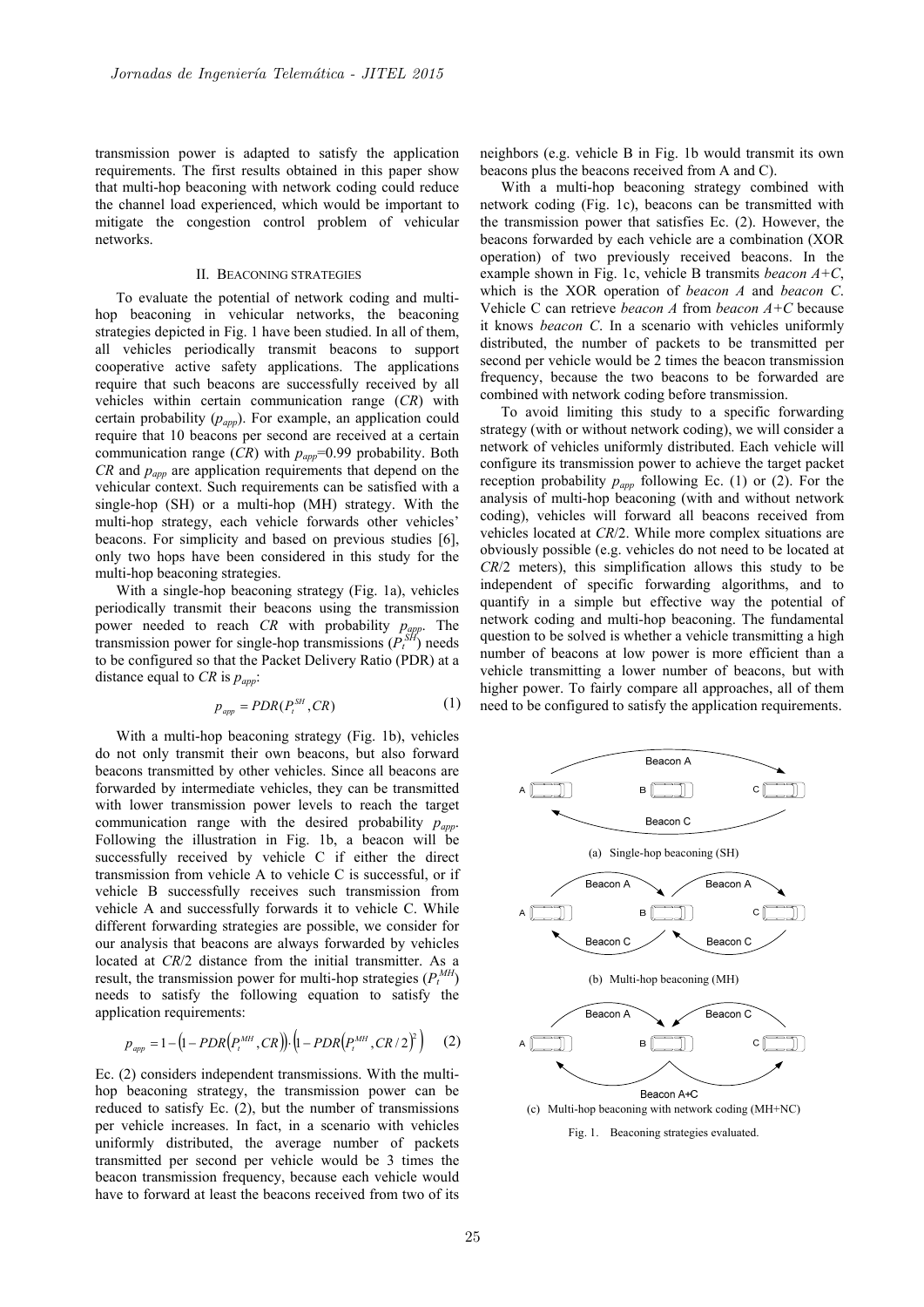# III. EVALUATION

#### *A. Simulation settings*

The performance and efficiency of the beaconing strategies analyzed have been evaluated using the network simulator ns-2.35. The simulations conducted consider a straight highway with 6 lanes. In this scenario, vehicles are uniformly distributed and the traffic density considered is 20 vehicles/km/lane.

In this scenario, each vehicle transmits 10 beacons per second using IEEE 802.11p at 6Mbps. The transmission power is adjusted for each simulation to satisfy the application requirements, i.e. to successfully receive all beacons at *CR* with *papp* probability in an scenario without interferences. Both *CR* and *papp* influence the transmission parameters needed and therefore the channel load generated. To avoid limiting this study to a given application, different combinations of *CR* and *papp* have been analyzed.

Taliwal et al. showed in [8] that the Nakagami-*m* distribution suitably describes the radio propagation conditions in vehicular networks on highways in the absence of interferences. Following [9], this study utilizes the Nakagami-*m* propagation model with *m*=3 and a quadratic path-loss according to the Friis model.

Table I summarizes the main communication and simulation parameters considered in this study.

Table I COMMUNICATION AND SIMULATION PARAMETERS

| Parameter                                              | Value                   |
|--------------------------------------------------------|-------------------------|
| Number of lanes                                        | 6                       |
| Road length [km]                                       | 8                       |
| Traffic density [veh/km/lane]                          | 20                      |
| Packet transmission frequency [Hz]                     | 10                      |
| Payload size [Bytes]                                   | 250                     |
| Data rate [Mbps]                                       | 6                       |
| Carrier frequency [GHz]                                | 5.9                     |
| SINR min for packet reception [dB]                     | 8                       |
| Noise floor [dBm]                                      | -99                     |
| Communication Range $(CR)[m]$                          | $100, 200, \ldots, 500$ |
| Probability of successful reception $(p_{\text{ann}})$ | 0.99, 0.999, 0.9999     |
| Simulation time [s]                                    | 50                      |
| Simulation runs                                        | 5                       |

#### *B. Results*

To analyze the potential channel load benefits of the use of network coding and multi-hop beaconing, the transmission parameters need to be fairly configured. To this aim, the packet delivery ratio curves for a wide range of transmission power levels have been obtained. Fig. 2 shows as an example, the PDR curves for five different transmission power levels when considering the Nakagami-*m* propagation model with *m*=3 and quadratic path-loss without interferences. These PDR curves have been used to identify the minimum transmission power level needed to satisfy the application requirements, i.e. to achieve the target probability of packet reception (*papp*) at the required communication range (*CR*). Ec. (1) and (2) have been used to find the relationship between PDR and  $p_{app}$  for single-hop and multihop strategies. The resulting transmission power levels needed to achieve  $p_{app}$ =0.99, 0.999 and 0.9999 at varying communication ranges are shown in Fig. 3 for both singlehop and multi-hop beaconing strategies. As it can be

observed, the transmission power can be reduced between 6.5dB and 8dB when multi-hop transmissions are considered, while satisfying the application requirement *papp* at the target *CR*. The transmission power reduction is higher as the *papp* parameter increases. For the specific case of  $p_{app}$ =0.99 and *CR*=200m, Fig. 4 shows the PDR curves for single-hop and multi-hop beaconing strategies when the transmission power is accurately calculated to satisfy the application requirements. As it can be observed, while a PDR of 0.99 needs to be obtained at *CR*=200m for singlehop transmissions, the PDR (and therefore the transmission power) can be reduced when multi-hop transmissions are allowed.



Fig. 2. PDR (Packet Delivery Ratio) for different transmission power levels considering Nakagami-*m* propagation model with *m*=3 and quadratic pathloss without interferences



Fig. 3. Required transmission power to obtain a given probability of successful reception  $(p_{app})$  at a certain communications range  $(CR)$  without interferences.



Fig. 4. PDR (Packet Delivery Ratio) curves for the transmission power levels needed to achieve *papp*=0.99 at *CR*=200m for single-hop and multi-hop strategies.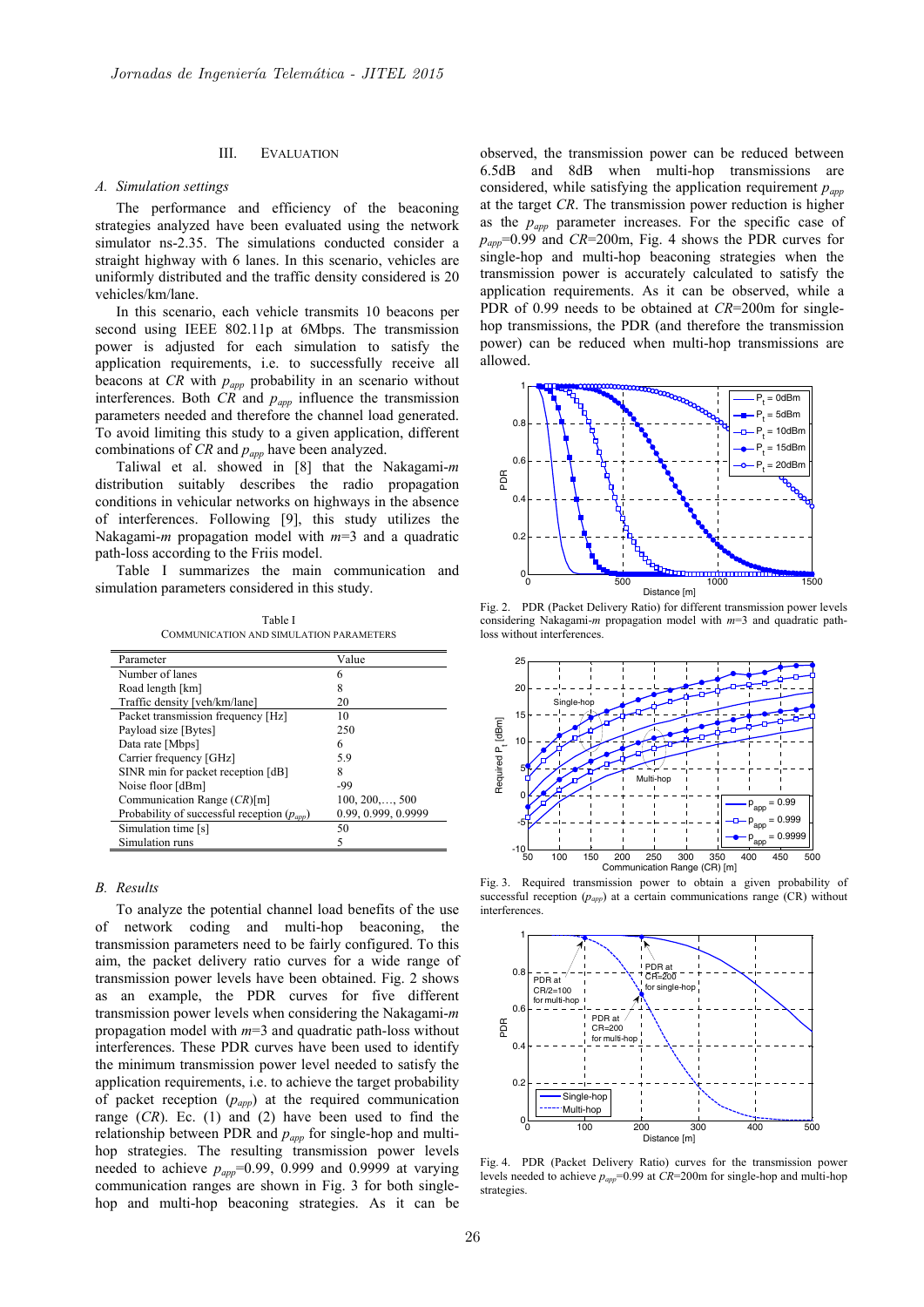To evaluate the channel load benefits of network coding and multi-hop beaconing, this study considers that all vehicles in the scenario have the same application requirements (*papp* and *CR*), and configure their transmission power to satisfy them. Therefore, for the single-hop strategy, all vehicles are configured to transmit 10 beacons per second using the transmission power level shown in Fig. 3 for the *papp* and *CR* parameters considered. For multi-hop strategies, we will consider that each vehicle forwards all beacons received from vehicles located at *CR*/2 on the same lane. As a result, when considering a multi-hop strategy without network coding, each vehicle will forward 20 packets per second (10 from a vehicle located *CR*/2 meters ahead, and 10 from a vehicle located at *CR*/2 behind). When considering network coding, only 10 packets per second need to be forwarded. This is the case because each beacon from the vehicle located at *CR*/2 meters ahead is combined (XOR) with the beacon received from the vehicle located at *CR*/2 meters behind. As a consequence, in average, all vehicles transmit 10Hz with the single-hop beaconing strategy, 30Hz with the multi-hop beaconing strategy without network coding, and 20Hz with the multi-hop beaconing strategy with network coding.

The trade-off between transmission power and packet transmission frequency for the different strategies is illustrated in Fig. 5. This figure represents the number of packets that would be sensed per second by a vehicle located at a certain distance from a given transmitter. The transmitter is configured with the transmission power needed to achieve *papp*=0.99 at *CR*=200m and the number of packets transmitted per second include the packets that would be forwarded if a multi-hop strategy was considered. The channel load experienced is directly related to the time the radio interface is busy sensing packets sent by other radio interfaces. A multi-hop beaconing strategy increases the number of packets sensed per second at short distances, but decreases it at medium and high distances.

Fig. 6 shows the channel busy ratio (CBR) experienced by a vehicle located in the center of the scenario for different beaconing strategies and varying application requirements  $(CR \text{ and } p_{amp})$ . The CBR represents the percentage of time that the radio interface of a vehicle is busy and is widely used as a channel load metric. As it can be observed, the CBR increases as the application requirements (*CR* and *papp*)



Fig. 5. Number of packets sensed per second as a function of the distance to a transmitter considering the transmission power levels needed to achieve  $p_{\text{arm}}$ =0.99 at *CR*=200m for single-hop and multi-hop strategies (with and without network coding).

increase. This is the case because the increase of the application requirements augments the transmission power needed to satisfy them in absence of interference, as previously shown in Fig. 3. As it can be observed, the channel starts saturating for CBR values higher than 0.8, and therefore further increasing the *CR* does not significantly increase the channel load.

To more clearly compare the CBR experienced with the different beaconing strategies, the relative variation (RV) of the CBR with respect to the single-hop strategy has been calculated. RV has been calculated with the following equation:

$$
RV = 100 \cdot \frac{CBR - CBR_{SH}}{CBR_{SH}} \tag{3}
$$

where *CBR<sub>SH</sub>* is the CBR experienced with the single-hop strategy. While a positive RV value represents a channel load increase compared to the single-hop beaconing strategy, a negative value represents a channel load reduction. Fig. 7 depicts the relative variation of the CBR with respect to the single-hop strategy for varying application requirements. As it can be observed, the channel load can increase up to around 25% with multi-hop beaconing (MH) compared with the single-hop beaconing strategy. However, when multi-hop beaconing is combined with network coding (MH+NC), the channel load can be reduced. As shown in Fig. 7, the channel



Fig. 6. CBR (Channel Busy Ratio) experienced by a vehicle in the center of the scenario for single-hop (SH), multi-hop (MH) and multi-hop combined with network coding (MH+NC) strategies. All vehicles are configured with the transmission parameters needed to satisfy the application requirements (*CR* and *papp*) in absence of interference.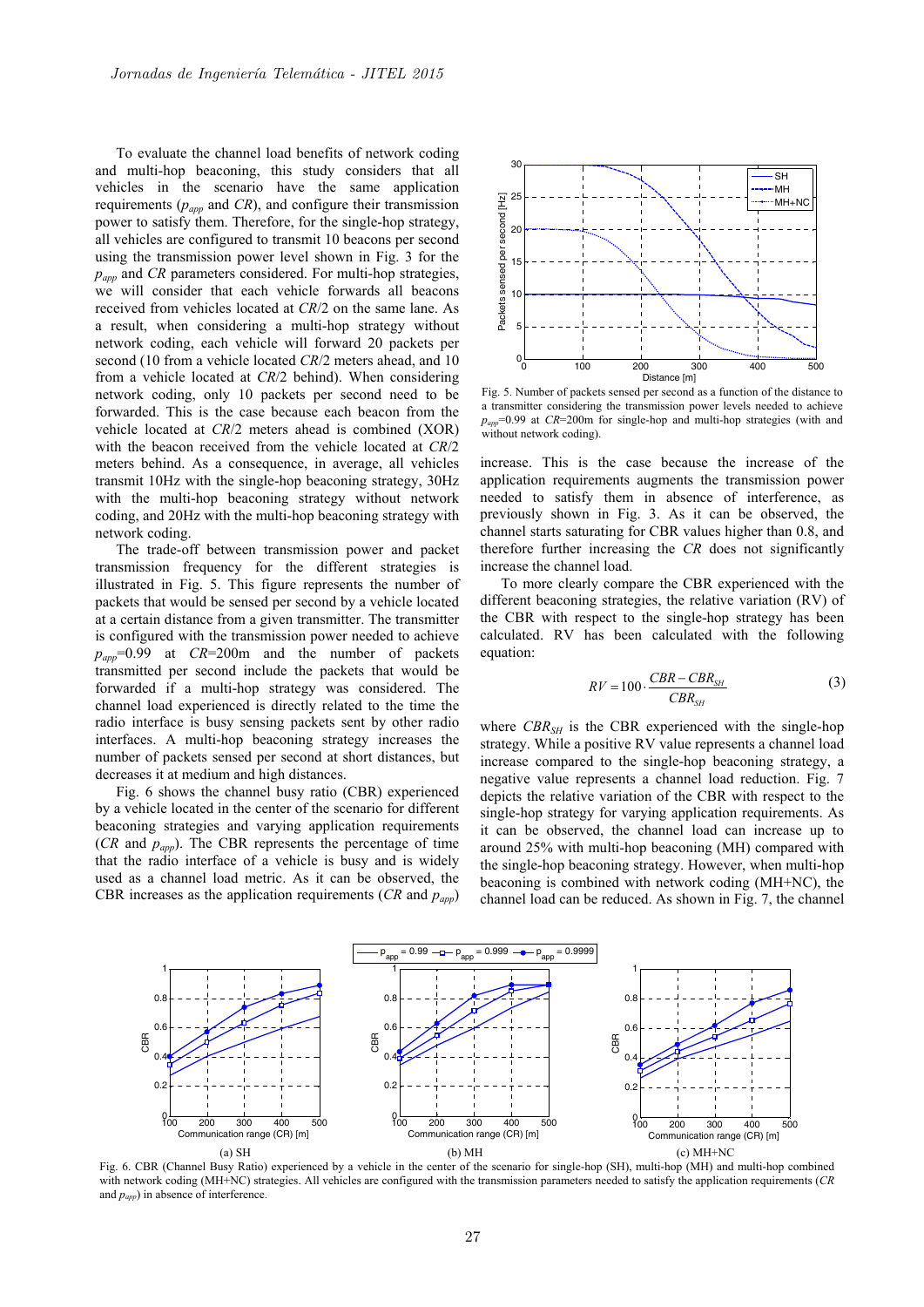

Fig. 7. Relative variation of the CBR (Channel Busy Ratio) experienced by a vehicle in the center of the scenario for multi-hop (MH) and multi-hop combined with network coding (MH+NC) strategies. The values shown represent the relative variation with respect to single-op beaconing (SH), i.e. a positive (negative) value means an increase (decrease) of the channel load generated compared to SH.

load can be reduced with the strategy that combines multihop beaconing with network coding up to around 17%. This reduction is especially relevant given the critical nature of the control channel used for vehicular networks.

Interestingly, the performance and efficiency gain achieved with network coding is independent of certain communication parameters. In particular, it is independent of the packet payload and data rate. Both parameters affect the time duration of a packet, and therefore affect the channel load generated. However, the relative gain that can be achieved with network coding in terms of channel load is maintained irrespective of the specific values considered. The results have not included in this paper due to space limitations and small differences with the results presented.

# IV.DISCUSSION

First results presented in this paper show that network coding and multi-hop beaconing can reduce the channel load of vehicular networks. The reduction of the transmission power and the combination of packets to be forwarded reduce the channel load in the scenario considered and therefore decrease the interferences generated. Further analysis will be needed to verify if the same conclusions can be obtained in different scenarios. The potential reduction of the channel load can be especially relevant for the vehicular control channel, which can be easily congested especially under high traffic density conditions. In fact, the fundamental limits of solutions based on IEEE 802.11p can be reached when the application requirements and traffic density are

high [10]. If the benefits of network coding are verified for different scenarios and conditions, it could be part of a potential extension of the DCC algorithms being discussed at ETSI to ensure the scalability of vehicular networks, which will be especially challenging with the emergence of automated vehicles. Future automated vehicles will require the wireless exchange of richer information and higher traffic densities at higher speeds might be possible, which would notably increase the channel load and communication requirements.

In scenarios with large obstacles, such as buildings or trucks, the use of multi-hop beaconing could represent the only way to reach the target communication range with the required probability due to the power limitations. Large obstacles produce high propagation losses, especially due to the high carrier frequency of IEEE 802.11p [11][12]. As a result, the transmission power needed to satisfy the application requirements could be higher than the limits imposed by the standards (33dBm). Multi-hop beaconing can reduce the transmission power levels needed compared to single-hop beaconing. This reduction can be especially significant when single-hop transmissions are blocked by large obstacles, but multi-hop transmissions are produced under LOS (Line-of-Sight) conditions (see examples in Fig. 8). Since multi-hop beaconing can be very inefficient, as previously demonstrated in Fig. 7, network coding can be used to improve its efficiency, as demonstrated in the results obtained in section III.

 To exploit the potential of network coding, an efficient forwarding algorithm that is compliant with the DCC